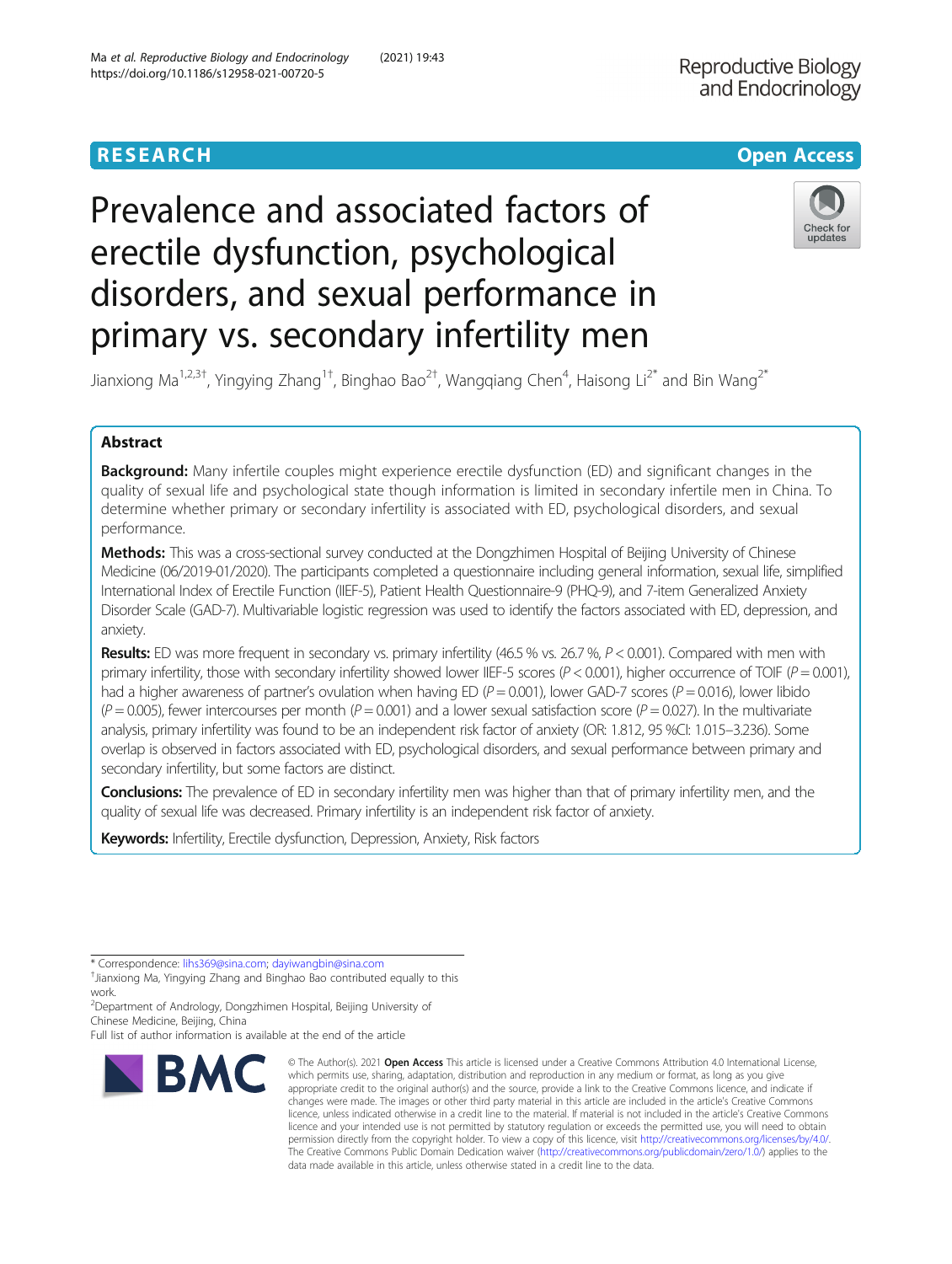# Introduction

Infertility is the inability to conceive after 1 year of unprotected sexual intercourse [\[1](#page-8-0)–[3](#page-8-0)]. Infertility occurs in about 15 % of reproductive-aged couples worldwide and is more common in developing countries [\[1](#page-8-0)]. Most researchers and clinicians habitually refer to those without pregnancy as primary infertility, while those with infertility after a first pregnancy or for 12 months after stopping contraceptives as secondary infertility [\[4](#page-8-0)].

In 2016, the family planning policy changed from a one-child policy to a two-child policy in China, which rekindles the need for births in many families. Still, many couples who want to have a second child may be beyond the appropriate age and be with low fertility, resulting in a large increase in the number of patients with secondary infertility.

Many infertile couples will experience multiple problems, especially significant changes in the quality of sexual life and psychological state [[5](#page-8-0)–[7\]](#page-8-0). Previous studies showed that the incidence of erectile dysfunction (ED) in men with infertility is higher than that in the general population  $[8-10]$  $[8-10]$  $[8-10]$  $[8-10]$ . Infertile men also often experience depression and anxiety due to self-inflicted, couple, and social pressure  $[11, 12]$  $[11, 12]$  $[11, 12]$  $[11, 12]$ . The negative impacts of depression and anxiety on couples' sexual life, marriage happiness, and quality of life are self-evident. In different studies, the reported prevalence of depression and anxiety in infertile men ranged from 4.9 to 38 % [[13](#page-8-0)–[16](#page-8-0)]. In addition, there is an interaction between ED and psychological condition, suggesting that these aspects have to be monitored in infertile couples [[17,](#page-8-0) [18](#page-8-0)]. Nevertheless, there is limited information on the incidence and related risk factors of ED, depression, and anxiety in secondary infertile men in China. It might be beneficial to investigate this population and obtain relevant clinical data to assist clinicians in improving the treatment plans for infertile couples.

Therefore, this study aimed to determine whether primary or secondary infertility is associated with ED, psychological disorders, and sexual performance and to investigate whether the associated factor of ED, psychological disorders, and sexual performance are different between men with primary and secondary infertility. The results might help clinicians make better decisions when managing infertility.

# Methods

# Study design and participants

This was a cross-sectional survey conducted at the andrology clinic of Dongzhimen Hospital of Beijing University of Chinese Medicine from June 2019 to January 2020. The study was approved by the medical ethics committee of Dongzhimen Hospital of Beijing University of Chinese Medicine. Written informed consent was obtained from each participant.

The inclusion criteria were: (1) the male partner of a married couple with pregnancy plans; (2) settled down and living with his wife; (3) regular intercourse with wife and without contraception for at least one year  $[19]$  $[19]$  $[19]$ ;  $(4)$ sought medical help because his wife could not conceive; and (5) agreed to participate in the survey and signed the informed consent form. The exclusion criteria were: (1) obvious genital malformation; (2) severe cardiovascular or cerebrovascular disease; (3) liver, kidney, or mental disease; or (4) hypertension, diabetes mellitus, or chronic obstructive pulmonary disease.

# **Questionnaires**

The participants were surveyed using an anonymous questionnaire that included general information (age, height, weight, education level, marriage duration, and couple's relationship), fertility assessment (primary or secondary infertility, cause of infertility, and history of semen collection for assisted reproductive technology), International Index of Erectile Function (IIEF-5), sexual life (awareness of partner's ovulation period, timely ovulatory intercourse failure [TOIF], self-reported sexual desire, intercourse frequency, intra-vaginal ejaculation latency time [IELT], and sexual satisfaction), Patient Health Questionnaire-9 (PHQ-9), and 7-item Generalized Anxiety Disorder Scale (GAD-7).

Each participant filled out a paper questionnaire and recorded their sexual activity six months before the survey. It took about 5–10 min to complete the questionnaire. Andrology physicians or medical interns with uniform training guided the participants to complete the questionnaire independently and explained the items to those with reading or understanding problems.

The IIEF-5 was used to assess the occurrence and severity of erectile dysfunction (ED). The IIEF-5 score ranges from 5 to 25, with 22–25 indicating no ED, 12– 21 indicating mild ED, 8–11 indicating moderate ED, and 5–7 indicating severe ED [[20](#page-8-0)]. The Chinese version of IIEF-5 has been validated [\[21](#page-8-0)]. TOIF was defined as the inability to have an erection or maintaining an erection for satisfactory ejaculation during intercourse with the female partner during the ovulation period. Sexual satisfaction was assessed using a Likert-7 scale, with 1 to 7 reflecting very dissatisfied to very satisfied. The PHQ-9 [[22\]](#page-9-0) was used for the screening of depression and the assessment of symptom severity. It consists of nine items, each scored 0 to 3. PHQ-9 scores of 0–4 indicated no depressive symptom, 5–9 indicated mild depressive state, and  $\geq 10$  indicated confirmed depression, and its sensitivity and specificity are above 90 % [[23\]](#page-9-0). The PHQ-9 has been validated in Chinese [\[24\]](#page-9-0). GAD-7 [\[25\]](#page-9-0) was used for the screening of generalized anxiety and the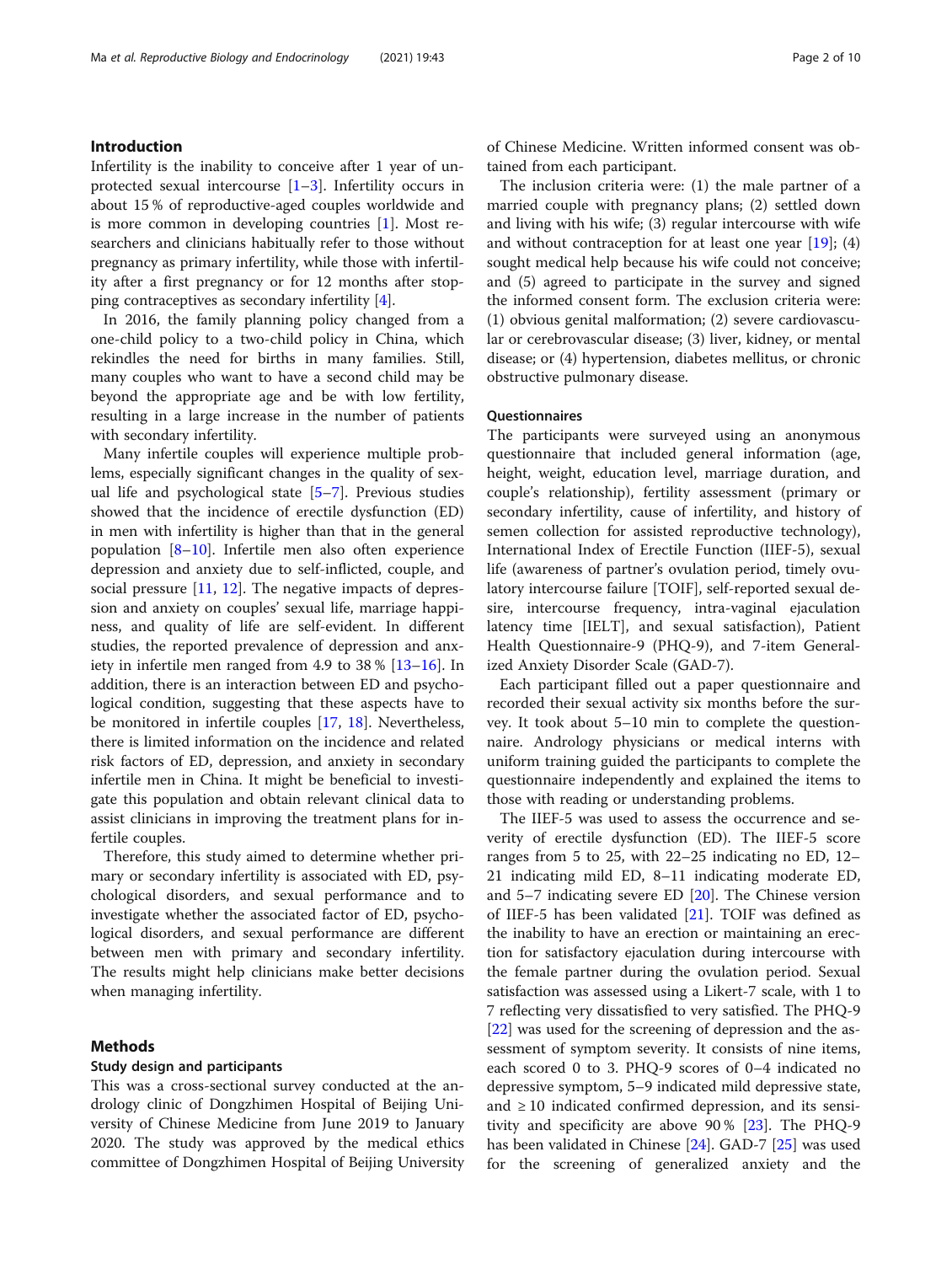assessment of symptom severity. It consists of seven items, each scored 0 to 3. The GAD-7 score was 0–4 for no anxiety symptom, 5–7 for mild anxiety state,  $\geq 8$  for confirmed anxiety, and its sensitivity and specificity were above 90 % [[26\]](#page-9-0). The GAD-7 has been validated in Chinese [\[27](#page-9-0)].

## Statistical analysis

Data were analyzed using SPSS 21.0 (IBM, Armonk, NY, USA). Continuous variables were expressed as means ± standard deviations. Continuous data with a normal distribution were analyzed using Student's ttest, while data with a skewed distribution were analyzed using the Mann-Whitney U-test. Categorical variables were expressed as frequencies (percentages) and analyzed using the chi-square test. Variables with  $P < 0.20$  in the univariable logistic regression analyses were included in the multivariable stepwise logistic regression analysis to analyze the independent factors associated with ED, depression, and anxiety. The odds

ratios (ORs) and 95 % confidence intervals (CIs) were calculated. P-values < 0.05 were considered statistically significant.

# Results

# Characteristics of the participants

This study enrolled 387 married men who met the study inclusion criteria. The participants were divided into the primary  $(n = 258)$  and secondary  $(n = 129)$  infertility groups according to whether they already had children. The patient characteristics are summarized in Table 1. Compared with the patients who had primary infertility, those with secondary infertility were older  $(38.8 \pm 5.7 \text{ vs.})$  $31.4 \pm 3.8$  years,  $P < 0.001$ ), had a higher body mass index (BMI)  $(24.9 \pm 3.4 \text{ vs. } 24.3 \pm 3.1 \text{ kg/m}^2, P = 0.05)$ , had a higher monthly income  $(P = 0.001)$ , had a lower education level ( $P = 0.003$ ), had a longer marriage (6.8  $\pm$  5.8 vs.  $3.2 \pm 2.1$  years,  $P < 0.001$ ), and showed a higher proportion of infertility caused by both male and female factors  $(P < 0.001)$ .

Table 1 Characteristics of the patients

| Characteristics                          | <b>Total</b><br>$(n = 387)$ | <b>Primary infertility</b><br>$(n = 258)$ | <b>Secondary infertility</b><br>$(n = 129)$ | P       |
|------------------------------------------|-----------------------------|-------------------------------------------|---------------------------------------------|---------|
| Age (years), mean $\pm$ SD               | $33.9 \pm 5.7$              | $31.4 \pm 3.8$                            | $38.8 \pm 5.7$                              | < 0.001 |
| BMI (kg/m <sup>2</sup> ), mean $\pm$ SD  | $24.5 \pm 3.2$              | $24.3 \pm 3.1$                            | $24.9 \pm 3.4$                              | 0.05    |
| Monthly income (RMB), n (%)              |                             |                                           |                                             | 0.001   |
| 0-5000                                   | 10(2.6)                     | 9(3.5)                                    | 1(0.8)                                      |         |
| 5001-10,000                              | 44 (11.4)                   | 30 (11.6)                                 | 14 (10.9)                                   |         |
| 10,001-15,000                            | 114 (29.5)                  | 85 (32.9)                                 | 29 (22.5)                                   |         |
| 15,001-20,000                            | 131 (33.9)                  | 89 (34.5)                                 | 42 (32.6)                                   |         |
| > 20,000                                 | 88 (22.7)                   | 45 (17.4)                                 | 43 (33.3)                                   |         |
| Education level, n (%)                   |                             |                                           |                                             | 0.003   |
| Junior high school and lower             | 10(2.6)                     | 3(1.2)                                    | 7(5.4)                                      |         |
| High school                              | 62 (16.0)                   | 32 (12.4)                                 | 30(23.3)                                    |         |
| University                               | 228 (58.9)                  | 160 (62.0)                                | 68 (52.7)                                   |         |
| Above university                         | 87 (22.5)                   | 63 (24.4 %)                               | 24 (18.6)                                   |         |
| Marriage duration (years), mean $\pm$ SD | $4.4 \pm 4.1$               | $3.2 \pm 2.1$                             | $6.8\pm5.8$                                 | < 0.001 |
| Couple's relationship, n (%)             |                             |                                           |                                             | 0.194   |
| Average                                  | 40 (10.3)                   | 23 (8.9)                                  | 17(13.2)                                    |         |
| Good                                     | 347 (89.7)                  | 235 (91.1)                                | 112 (86.8)                                  |         |
| ART semen collection, n (%)              |                             |                                           |                                             | 0.743   |
| No                                       | 286 (73.9)                  | 192 (74.4)                                | 94 (72.9)                                   |         |
| Yes                                      | 101(26.1)                   | 66 (25.6)                                 | 35(27.1)                                    |         |
| Cause of infertility, n (%)              |                             |                                           |                                             | < 0.001 |
| Male factors                             | 181 (46.8)                  | 128 (49.6)                                | 53 (41.1)                                   |         |
| Female factors                           | 47(12.1)                    | 33 (12.8)                                 | 14 (10.9)                                   |         |
| Both factors                             | 100 (25.8)                  | 49 (19.0)                                 | 51 (39.5)                                   |         |
| Unknown                                  | 59 (15.2)                   | 48 (18.6)                                 | 11(8.5)                                     |         |

SD standard deviation, BMI body mass index, ART assisted reproduction technology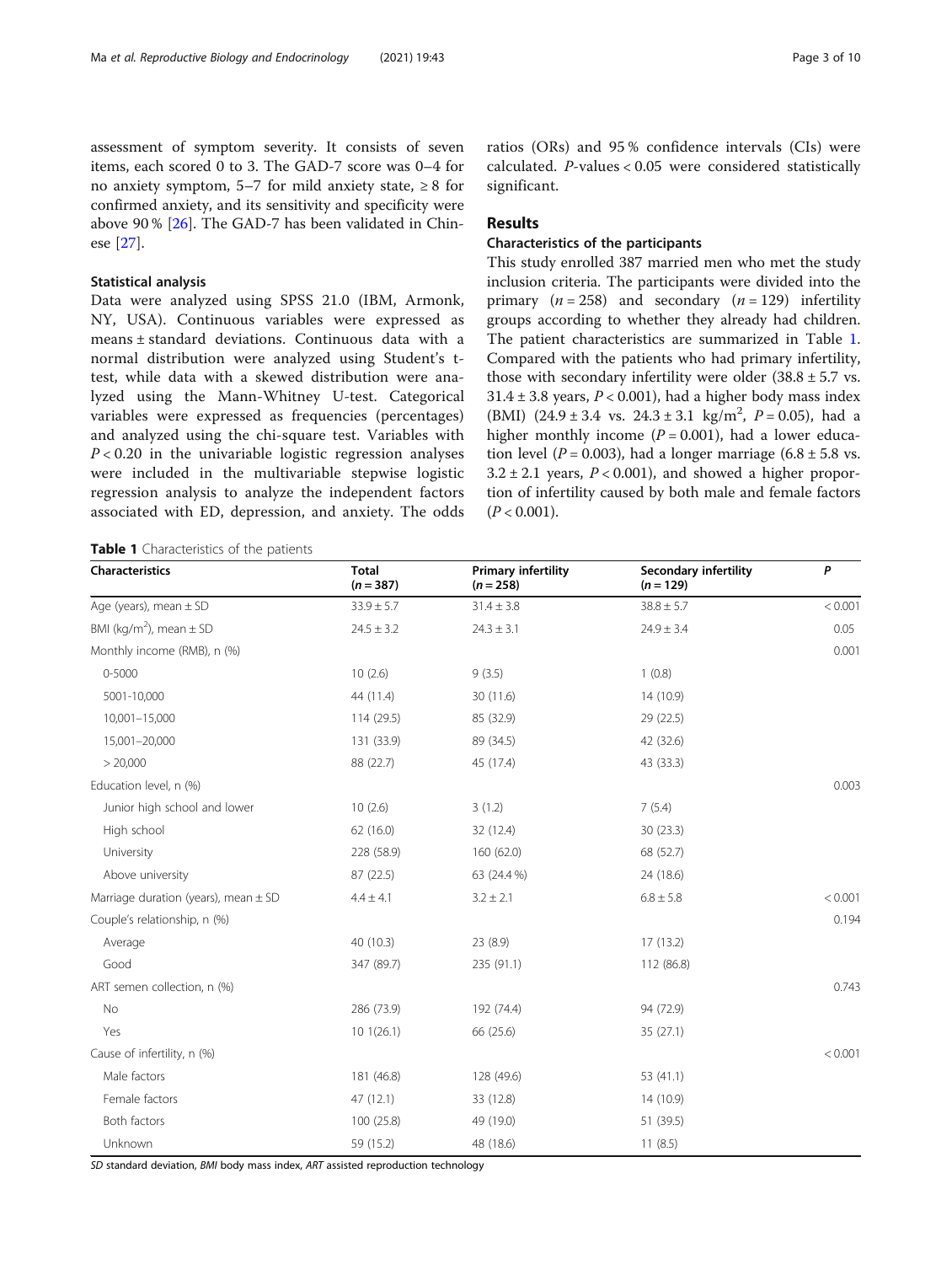# <span id="page-3-0"></span>Erectile dysfunction, psychological disorders, and quality of sexual life among infertile men

Table 2 shows that there are significant differences in ED (including prevalence, IIEF-5 score and TOIF), GAD score and sexual life (including sexual life satisfaction score and frequency) between primary and secondary infertile men.

Indeed, compared with men with primary infertility, those with secondary infertility showed a higher frequency of ED (46.5 % vs. 26.7 %,  $P < 0.001$ ). This difference is supported by a lower IIEF-5 scores in men with secondary infertility  $(20.0 \pm 4.6 \text{ vs. } 21.7 \pm 3.5, P < 0.001)$ . In addition, a

Table 2 Erectile dysfunction, psychological disorders, and quality of sexual life among infertile men

|                                                | Total<br>$(n = 387)$ | <b>Primary infertility</b><br>$(n = 258)$ | Secondary infertility<br>$(n = 129)$ | P       |
|------------------------------------------------|----------------------|-------------------------------------------|--------------------------------------|---------|
| <b>Erectile dysfunction</b>                    |                      |                                           |                                      |         |
| Severity of ED, n (%)                          |                      |                                           |                                      | < 0.001 |
| Without ED                                     | 258 (66.7)           | 189 (73.3)                                | 69 (53.5)                            |         |
| Mild                                           | 115 (29.7)           | 65 (25.2)                                 | 50 (38.8)                            |         |
| Moderate                                       | 11(2.8)              | 3(1.2)                                    | 8(6.2)                               |         |
| Severe                                         | 3(0.8)               | 1(0.4)                                    | 2(1.6)                               |         |
| IIEF-5 score, mean $\pm$ SD                    | $21.2 \pm 3.9$       | $21.7 \pm 3.5$                            | $20.0 \pm 4.6$                       | < 0.001 |
| TOIF, n (%)                                    |                      |                                           |                                      | 0.001   |
| Never appeared                                 | 270 (69.8)           | 191 (79.6)                                | 79 (62.7)                            |         |
| < 50 %                                         | 70 (18.1)            | 38 (15.8)                                 | 32 (25.4)                            |         |
| $\geq 50 \%$                                   | 26(6.7)              | 11(4.6)                                   | 15 (11.9)                            |         |
| Partner ovulation, n (%)                       |                      |                                           |                                      | 0.570   |
| Known                                          | 366 (94.6)           | 240 (93.0)                                | 126 (97.7)                           |         |
| Unknown                                        | 21(5.4)              | 18(7.0)                                   | 3(2.3)                               |         |
| People who know partner's ovulation, n (%)     |                      |                                           |                                      | 0.001   |
| Without ED                                     | 270 (74.0)           | 191 (79.6)                                | 79 (62.7)                            |         |
| With ED                                        | 95 (26.0)            | 38 (15.8)                                 | 32 (25.4)                            |         |
| Psychological disorder                         |                      |                                           |                                      |         |
| PHQ-9 score, mean ± SD                         | $5.5 \pm 4.1$        | $5.5 \pm 4.2$                             | $5.5 \pm 3.9$                        | 0.685   |
| Severity of depression, n (%)                  |                      |                                           |                                      | 0.621   |
| None                                           | 185 (47.8)           | 127 (49.2)                                | 58 (45.0)                            |         |
| Mild                                           | 144 (37.2)           | 91 (35.3)                                 | 53 (41.1)                            |         |
| Confirmed diagnosis                            | 58 (15.0)            | 40 (15.5)                                 | 18 (14.0)                            |         |
| GAD-7 score, mean $\pm$ SD                     | $6.2 \pm 3.8$        | $6.8 \pm 4.2$                             | $6.2 \pm 3.8$                        | 0.016   |
| Severity of anxiety, n (%)                     |                      |                                           |                                      | 0.075   |
| None                                           | 152 (39.3)           | 96 (37.2)                                 | 56 (43.4)                            |         |
| Mild                                           | 100(25.8)            | 63 (24.4)                                 | 37 (28.7)                            |         |
| Confirmed diagnosis                            | 135 (34.9)           | 99 (38.4)                                 | 36 (27.9)                            |         |
| Sexual life                                    |                      |                                           |                                      |         |
| Sexual desire, n (%)                           |                      |                                           |                                      | 0.005   |
| Normal                                         | 229 (59.1)           | 167 (65.0)                                | 62 (48.4)                            |         |
| General                                        | 110 (28.4)           | 66 (25.7)                                 | 44 (34.4)                            |         |
| Low                                            | 46 (38.7)            | 24 (9.3)                                  | 22 (17.2)                            |         |
| Intercourse frequency per month, mean $\pm$ SD | $5.3 \pm 2.1$        | $5.6 \pm 2.1$                             | $4.8 \pm 2.0$                        | 0.001   |
| IELT (min), mean $\pm$ SD                      | $5.9 \pm 3.6$        | $6.0 \pm 3.5$                             | $5.7 \pm 3.6$                        | 0.299   |
| Sexual satisfaction score, mean ± SD           | $5(4-6)$             | $6(4-6)$                                  | $5(3-6)$                             | 0.027   |

SD standard deviation, ED erectile dysfunction, IIEF-5 simplified International Index of Erectile Function, TOIF timely ovulation intercourse failure, IELT intra-vaginal ejaculation latency time, PHQ-9 Patient Health Questionnaire-9, GAD-7 7-item Generalized Anxiety Disorder Scale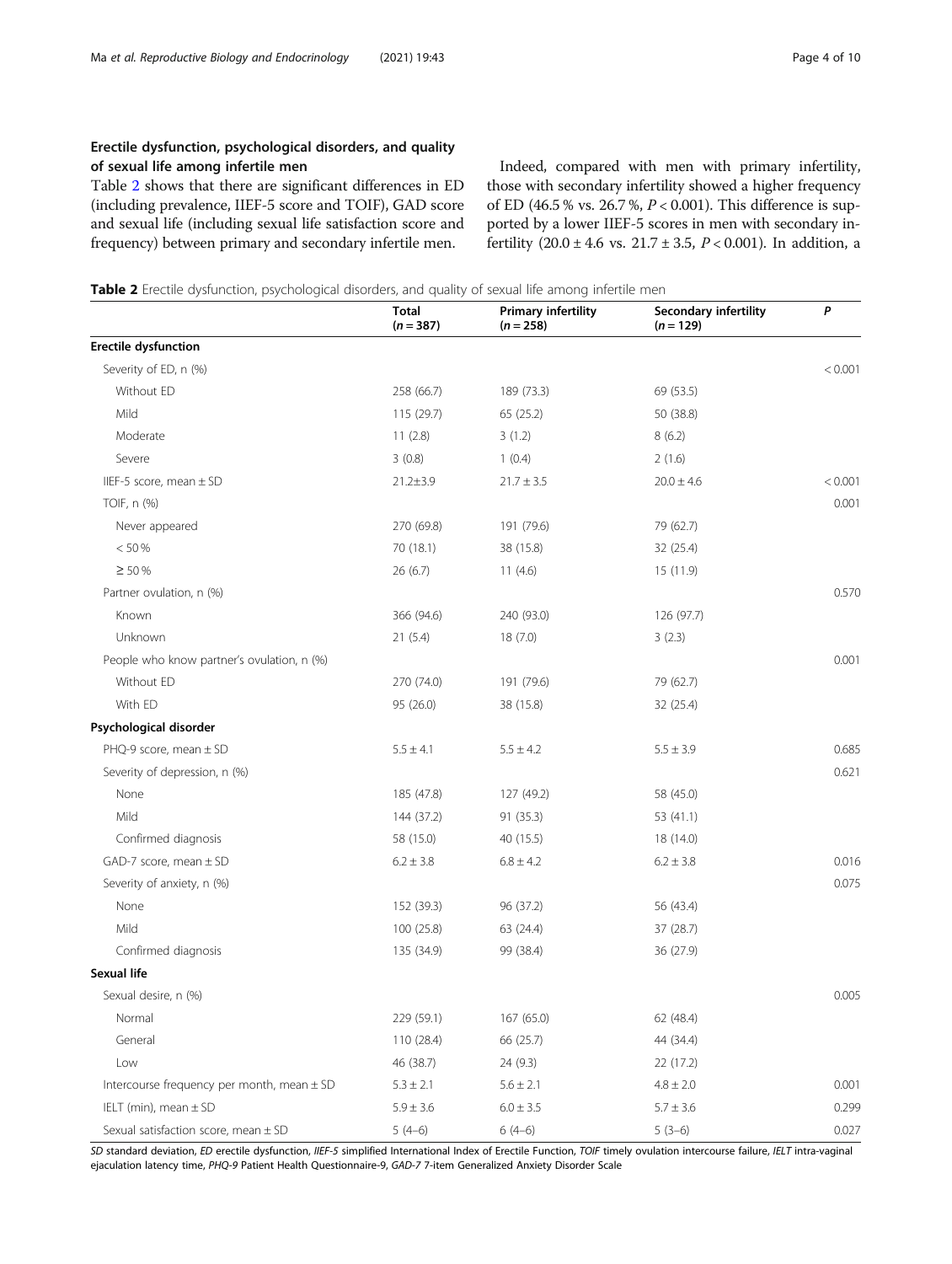higher occurrence of TOIF was found in the secondary fertile group  $(37.3\% \text{ vs. } 20.4\%, P = 0.001)$  $(37.3\% \text{ vs. } 20.4\%, P = 0.001)$  $(37.3\% \text{ vs. } 20.4\%, P = 0.001)$ . Table 2 also shows that the severity of anxiety and depression and the PHQ-9 score were not significantly different between the two groups, but the GAD-7 scores was lower in the secondary infertility group ( $P = 0.016$ ), suggesting that anxiety symptoms were more severe in the secondary infertility group than in the primary infertility group. Regarding sexual life, the men with secondary fertility had lower libido  $(P = 0.005)$ , fewer intercourses per month  $(P = 0.001)$ , and a lower sexual satisfaction score  $(P = 0.027)$  than the men with primary infertility.

Figure 1 shows that the prevalence of ED and sexual life satisfaction score were significantly different by age in primary infertile men but not secondary infertile men. Indeed, the prevalence of ED was higher among men with primary infertility > 35 years of age compared with those  $\leq$ 35 years of age  $(P = 0.002)$ . The sexual satisfaction was lower among men with primary infertility > 35 years of age compared with those  $\leq$  35 years of age (P = 0.020). Intercourse frequency was lower in men > 35 years of age compared with those < 35 years of age, both in primary  $(P =$ 0.006) and secondary  $(P = 0.024)$  infertility.

# Multivariable logistic regression analysis of ED, depression, and anxiety risk factors in all patients

Table [3](#page-5-0) shows that primary infertility is an independent risk factor of anxiety. Indeed, IIEF-5 score  $(OR = 0.87,$ 95 %CI: 0.81–0.93, P < 0.001), primary infertility (OR = 0.55, 95 %CI: 0.31–0.99,  $P = 0.044$ ), ART semen collection  $(OR = 3.25, 95 %CI: 1.84–5.73, P < 0.001)$ , female factor (OR = 0.16, 95 %CI: 0.06–0.42,  $P < 0.001$ ), both male and female factor infertility  $(OR = 0.17, 95\% CI:$ 0.09–0.33,  $P < 0.001$ ), and unknown cause of infertility

 $(OR = 0.26, 95 %CI: 0.12–0.59, P = 0.001)$  were independently associated with anxiety (Table [3\)](#page-5-0).

Table [3](#page-5-0) also shows that other factors are independently associated with ED, psychological disorders, and sexual performance. Among all patients, marriage duration  $(OR = 1.09, 95 %CI: 1.01-1.17, P = 0.019)$ , intercourse frequency (PR = 0.74, 95 %CI: 0.64–0.87,  $P <$ 0.001), TOIF (OR = 7.25, 95 %CI: 3.87–13.56, P < 0.001), and IELT (OR = 0.80, 95 %CI: 0.72–0.89,  $P < 0.001$ ) were independently associated with ED (Table [3\)](#page-5-0). Low libido (OR = 3.51, 95 %CI: 1.11–8.99,  $P = 0.031$ ), sexual satisfaction score  $(OR = 0.61, 95 %CI: 0.46-0.80, P = 0.001)$ , assisted reproductive technology (ART) semen collection  $(OR = 3.39, 95 %CI: 1.69–6.82, P < 0.001)$ , both male and female factor infertility (OR = 0.37, 95 %CI: 0.16–0.89,  $P = 0.024$ ), and unknown cause of infertility (OR = 0.12, 95 %CI: 0.02–0.99,  $P = 0.048$ ) were independently associated with depression (Table [3](#page-5-0)).

# Multivariable logistic regression analysis of ED, depression, and anxiety risk factors according to the type of infertility

Table [4](#page-6-0) shows that the associated factors of primary and secondary infertile men are different. Indeed, TOIF was independently associated with ED in primary  $(OR = 6.09,$ 95 %CI: 2.55–14.52, P < 0.001) and secondary infertility (OR = 9.23, 95 %CI: 2.73-31.20,  $P < 0.001$ ). The sexual satisfaction scores were independently associated with ED in primary (OR = 0.33, 95 %CI: 0.23–0.47,  $P < 0.001$ ) and secondary infertility (OR =  $0.23$ ,  $95$  %CI:  $0.14 - 0.40$ ,  $P < 0.001$ ) (Table [4](#page-6-0)).

Low libido (OR = 5.50, 95 %CI: 1.34–22.69,  $P = 0.018$ ), sexual satisfaction scores (OR =  $0.57$ , 95 %CI: 0.40–0.82, P = 0.002), and unknown cause of infertility ( $OR = 0.10$ ,  $95$  %CI:



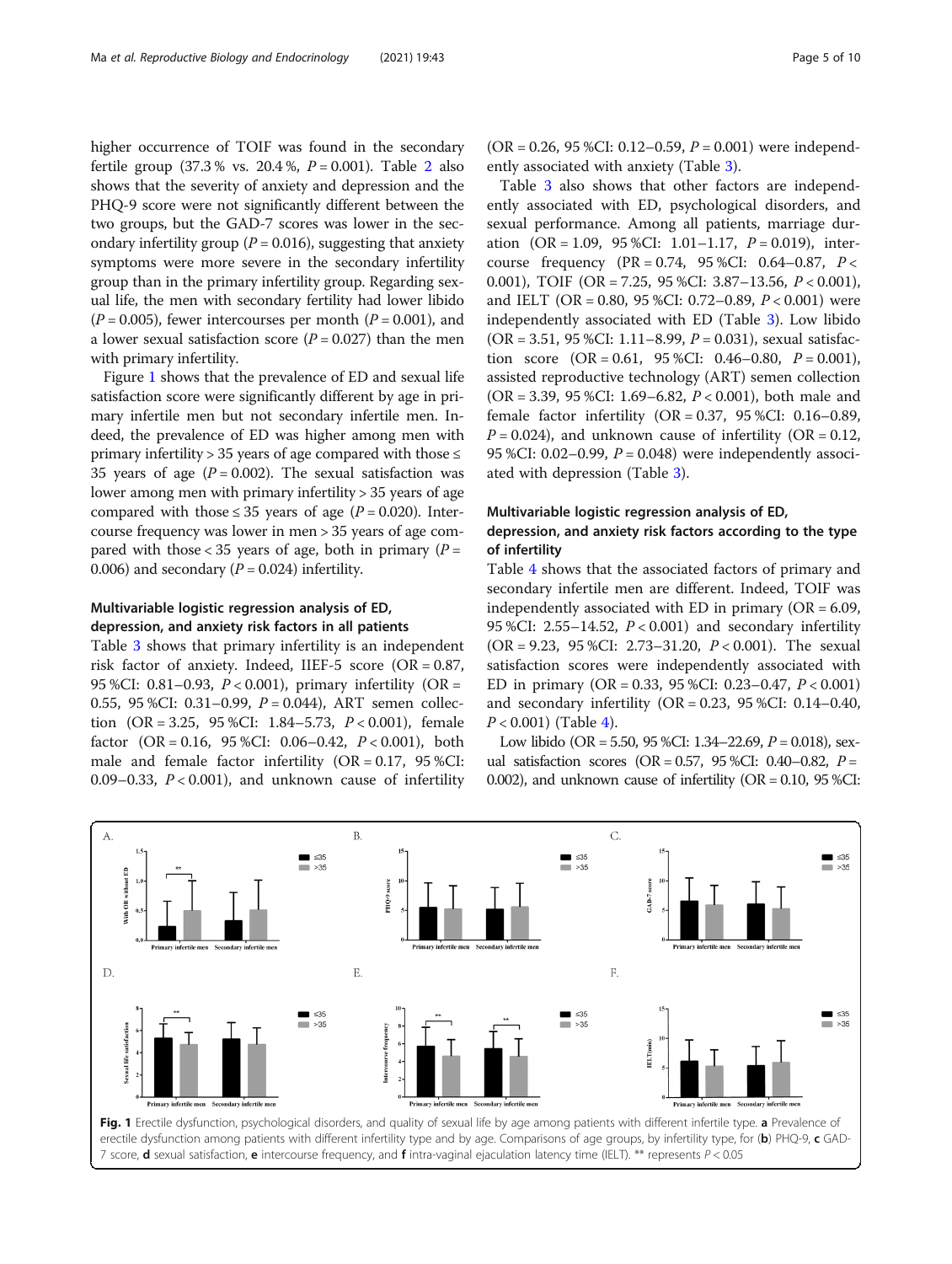| <b>Variables</b>                | OR        | 95 % CI         | P       |  |
|---------------------------------|-----------|-----------------|---------|--|
| <b>Erectile dysfunction</b>     |           |                 |         |  |
| Marriage duration (years)       | 1.088     | 1.014-1.168     | 0.019   |  |
| Intercourse frequency per month | 0.744     | 0.639-0.867     | < 0.001 |  |
| <b>TOIF</b>                     | 7.247     | 3.872-13.564    | < 0.001 |  |
| IELT (min)                      | 0.797     | 0.715-0.887     | < 0.001 |  |
| Depression                      |           |                 |         |  |
| Sexual desire                   |           |                 |         |  |
| Normal                          | Reference |                 |         |  |
| General                         | 0.954     | $0.391 - 2.328$ | 0.917   |  |
| Low                             | 3.514     | 1.107-8.987     | 0.031   |  |
| Sexual satisfaction score       | 0.605     | $0.456 - 0.803$ | 0.001   |  |
| ART semen collection            | 3.391     | 1.686-6.818     | < 0.001 |  |
| Cause of infertility            |           |                 |         |  |
| Male factors                    | Reference |                 |         |  |
| Female factors                  | 0.000     | $\Omega$        | 0.997   |  |
| Both factors                    | 0.373     | 0.159-0.887     | 0.024   |  |
| Unknown                         | 0.124     | $0.016 - 0.985$ | 0.048   |  |
| Anxiety                         |           |                 |         |  |
| IIEF-5 score                    | 0.870     | 0.812-0.931     | < 0.001 |  |
| Primary infertility             | 1.812     | 1.015-3.236     | 0.044   |  |
| ART semen collection            | 3.247     | 1.839-5.734     | < 0.001 |  |
| Cause of infertility            |           |                 |         |  |
| Male factors                    | Reference |                 |         |  |
| Female factors                  | 0.162     | $0.063 - 0.418$ | < 0.001 |  |
| Both factors                    | 0.169     | $0.087 - 0.327$ | < 0.001 |  |
| Unknown                         | 0.260     | $0.115 - 0.589$ | 0.001   |  |

<span id="page-5-0"></span>Table 3 Multivariable logistic regression analysis of ED, depression, and anxiety risk factors

OR odds ratio, CI confidence interval, IIEF-5 simplified International Index of Erectile Function, TOIF timely ovulation intercourse failure, IELT intra-vaginal ejaculation latency time, ART assisted reproduction technology

0.01–0.90,  $P = 0.040$ ) were independently associated with depression in primary infertility, but not in secondary infertility. ART semen collection was independently associated with depression both in primary (OR = 4.29, 95 %CI: 1.72–10.71,  $P = 0.002$ ) and secondary (OR = 3.62, 95 %CI: 1.12–11.76,  $P = 0.032$ ) infertility. IIEF-5 scores were associated with depression in secondary infertility (OR = 0.82, 95 %CI: 0.73– 0.92,  $P = 0.001$ ) (Table [4\)](#page-6-0).

TOIF (OR = 4.00, 95 %CI: 1.80–8.90,  $P = 0.001$ ), female factor infertility  $(OR = 0.20, 95 %CI: 0.07-0.57, P =$ 0.0.003), and unknown factor infertility  $(OR = 0.28,$ 95 %CI: 0.12–0.69,  $P = 0.006$ ) were independently associated with anxiety in primary infertility. BMI (OR = 0.78, 95 %CI: 0.65–0.92,  $P = 0.004$ ), IIEF-5 scores (OR = 0.72, 95 %CI: 0.59–0.87, P = 0.001), IELT (OR = 0.73, 95 %CI: 0.56–0.95,  $P = 0.019$ , and sexual satisfaction scores  $(OR = 2.86, 95 %CI: 1.44-5.71, P = 0.003)$  were independently associated with anxiety in secondary infertility. Finally, ART semen collection (primary:  $OR =$ 3.44, 95 %CI: 1.65–7.17,  $P = 0.001$ ; secondary: OR = 3.26, 95 %CI: 1.10–9.67,  $P = 0.034$ ) and both male and female factor infertility (primary:  $OR = 0.10$ ,  $95$  %CI:  $0.04 - 0.26$ ,  $P < 0.001$ ; secondary: OR = 0.17, 95 %CI: 0.05-0.54,  $P =$ 0.003) were associated with the two types of infertility  $(Table 4)$  $(Table 4)$ .

# **Discussion**

Secondary infertility is a particular type of infertility and mainly refers to couples that have offspring but cannot successfully conceive again. In China, there are many couples with secondary infertility, and the number has surged in recent years due to the change in the family planning policies. Although these couples have a strong wish for pregnancy, most of them are older than the optimal reproductive age, with difficulties in conceiving naturally [[28,](#page-9-0) [29](#page-9-0)].

The purpose of this study was to determine whether primary or secondary infertility is associated with ED, psychological disorders, and sexual performance, and to investigate whether the associated factor of ED, psychological disorders, and sexual performance are different between men with primary vs. secondary infertility. The results suggest that the frequency of ED in men of Chinese couples with secondary infertility was higher than that of men in the primary infertility group (46.5 % vs. 26.7 %), and the quality of sexual life was lower. Some overlap is observed in factors associated with ED, psychological disorders, and sexual performance between primary and secondary infertility, but some factors are distinct.

A previous study showed that the frequency of sexual life during pregnancy attempts is increased compared to usual, and the median monthly intercourse frequency is 7 [[30\]](#page-9-0), which seems to require male partners to maintain better sexual function to satisfy the couple's sexual life. On the other hand, the present study showed that the male partners in the secondary infertility group showed worse sexual function and significantly lower quality of sexual life compared with the males in the primary infertility group. About 17.2 % of the men had a long period of low sexual desire, the median monthly sexual frequency was 4.5, and 46.5 % vs. 26.7 % of the male partners with secondary and primary infertility, respectively, reported ED. Although the incidence of ED was lower than the 57.8 % observed in another Chinese study  $[31]$  $[31]$ , this frequency was still higher than 40.6 % among men aged  $> 40$  years in China [\[32\]](#page-9-0). In addition to factors such as age, marriage duration, and couple's relationship, it should be considered that unresolved infertility might play a role in worsening ED. Therefore, male partners in secondary infertile couples have low levels of overall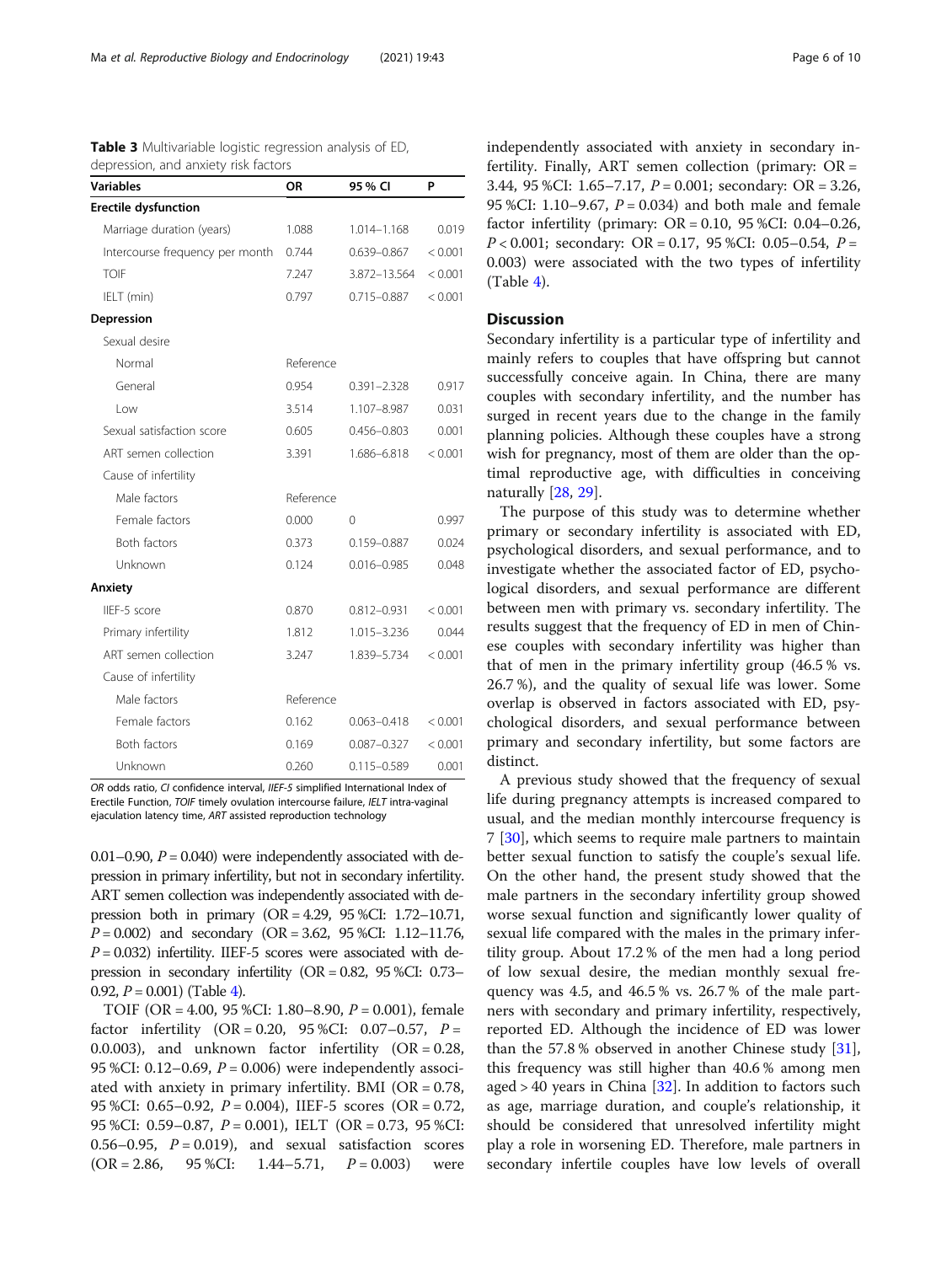<span id="page-6-0"></span>Table 4 Multivariable logistic regression analysis of ED, depression, and anxiety risk factors among primary and secondary infertile men

| Variable                    | Primary infertile men |              |         | Secondary infertile men  |                 |         |
|-----------------------------|-----------------------|--------------|---------|--------------------------|-----------------|---------|
|                             | <b>OR</b>             | 95%CI        | P       | <b>OR</b>                | 95%CI           | P       |
| <b>Erectile dysfunction</b> |                       |              |         |                          |                 |         |
| <b>TOIF</b>                 | 6.091                 | 2.549-14.522 | < 0.001 | 9.226                    | 2.728-31.199    | < 0.001 |
| Sexual satisfaction score   | 0.326                 | 0.226-0.470  | < 0.001 | 0.232                    | 0.135-0.398     | < 0.001 |
| Depression                  |                       |              |         |                          |                 |         |
| Sexual desire               |                       |              |         |                          |                 |         |
| Normal                      | Reference             |              |         |                          |                 |         |
| General                     | 0.813                 | 0.280-2.355  | 0.702   |                          |                 |         |
| Low                         | 5.501                 | 1.340-22.693 | 0.018   |                          |                 |         |
| Sexual satisfaction score   | 0.570                 | 0.397-0.819  | 0.002   |                          |                 |         |
| ART semen collection        | 4.292                 | 1.720-10.711 | 0.002   | 3.621                    | 1.115-11.763    | 0.032   |
| Cause of infertility        |                       |              |         |                          |                 |         |
| Male factors                | Reference             |              |         |                          |                 |         |
| Female factors              | $\circ$               | $\circ$      | 0.998   |                          |                 |         |
| Both factors                | 0.304                 | 0.086-1.073  | 0.064   |                          |                 |         |
| Unknown                     | 0.101                 | 0.011-0.898  | 0.040   |                          |                 |         |
| IIEF-5 score                |                       |              |         | 0.821                    | 0.732-0.922     | 0.001   |
| Anxiety                     |                       |              |         |                          |                 |         |
| <b>BMI</b>                  |                       |              |         | 0.776                    | 0.654-0.921     | 0.004   |
| <b>TOIF</b>                 | 3.998                 | 1.796-8.897  | 0.001   | $\overline{\phantom{a}}$ |                 |         |
| ART semen collection        | 3.437                 | 1.647-7.173  | 0.001   | 3.255                    | 1.095-9.672     | 0.034   |
| Cause of infertility        |                       |              |         |                          |                 |         |
| Male factors                | Reference             |              |         | Reference                |                 |         |
| Female factors              | 0.196                 | 0.067-0.571  | 0.003   | 0.117                    | $0.011 - 1.212$ | 0.072   |
| Both factors                | 0.097                 | 0.036-0.259  | < 0.001 | 0.171                    | 0.054-0.544     | 0.003   |
| Unknown                     | 0.283                 | 0.116-0.693  | 0.006   | 0.083                    | $0.006 - 1.133$ | 0.062   |
| IIEF-5 score                |                       |              |         | 0.716                    | 0.588-0.870     | 0.001   |
| IELT (min)                  |                       |              |         | 0.726                    | 0.556-0.948     | 0.019   |
| Sexual satisfaction score   |                       |              |         | 2.861                    | 1.435-5.705     | 0.003   |

OR odds ratio, CI confidence interval, IIEF-5 simplified International Index of Erectile Function, TOIF timely ovulation intercourse failure, IELT intra-vaginal ejaculation latency time, ART assisted reproduction technology

sexual satisfaction. Although the multivariable analysis indicated that the factors affecting ED were the same between primary and secondary infertility, the magnitude of their contribution was different.

TOIF frequently occurs in couples with childbearing needs. It is defined as a failure of ovulation and intercourse coordination, which is a type of situational ED. The occurrence of TOIF is often related to low libido caused by forced sexual intercourse, and it affects the chance of natural conception. Therefore, male reproductive function and sexual function need to be considered as a whole [[30\]](#page-9-0). In the present study, TOIF was found in the two groups of participants, and both groups showed high awareness rates

of ovulation of their female partners, which was higher than in a previous study [[31](#page-9-0)]. Nevertheless, the frequency of TOIF in the secondary infertility group was significantly higher than that in the primary infertility group, which indicates that clinically, couples with secondary infertility should pay special attention to their intercourse efficiency. Of course, the frequency of intercourse failure in males with ED significantly increased during ovulation. This situation was observed in both the secondary and primary infertility groups, indicating that if there is a previous history of ED, it might be necessary to consider giving erectile dysfunction drugs that could increase the success rate of timely sexual intercourse during ovulation.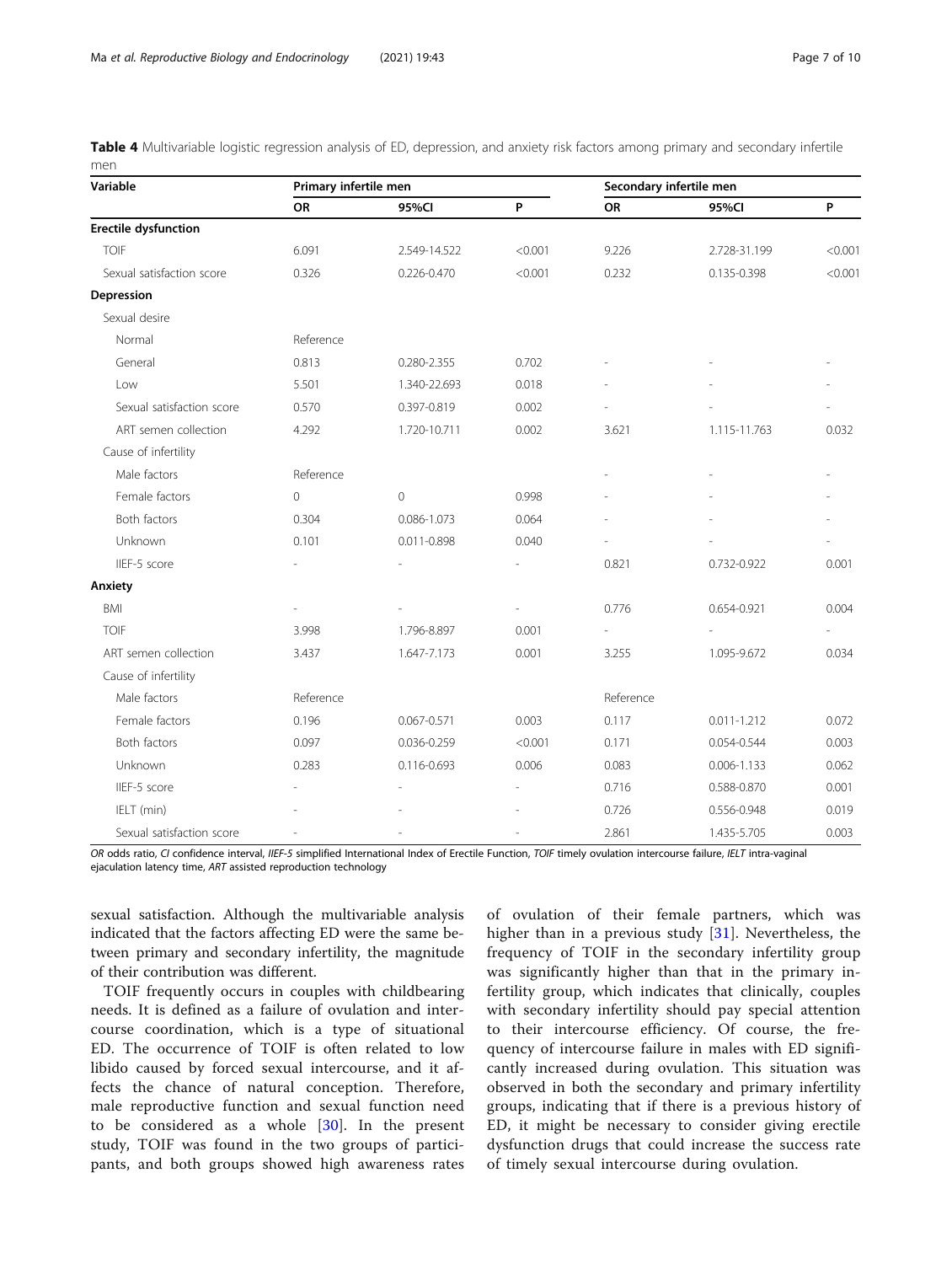The occurrence of ED is often affected by a variety of factors, mainly divided into psychological, organic, and mixed types [\[8](#page-8-0), [33,](#page-9-0) [34\]](#page-9-0). With the increase of age, the erectile function of men will gradually decline, and the degree of depression is more likely to affect the patient's sexual desire and affect the erectile function [[8,](#page-8-0) [33,](#page-9-0) [34](#page-9-0)]. In this study, sexual satisfaction in general was associated with ED in men with secondary infertility, suggesting that older couples preparing for pregnancy should improve the quality of their sexual life from both emotional and physiological aspects, and the low frequency of intercourse can also predict the status of ED. It is worth noting that low sexual satisfaction was also an independent risk factor for the occurrence of ED in male partners of couples with primary infertility. We believe that this is related to the fact that young men are more dependent on high expectations to induce erections. This is supported by the subgroup analysis that showed differences in ED and sexual satisfaction between younger and older men. The degree of sexual desire in patients with ED in the primary infertility group was not different from that of the secondary infertility group. The TOIF frequency of nearly 20 % of men in the primary infertility group could explain this problem.

Andrological diseases are mostly caused by physical and mental disorders [[8](#page-8-0), [33,](#page-9-0) [34\]](#page-9-0). Many patients with andrological diseases have different degrees of mental and psychological problems. The incidence of depression and anxiety disorders in patients with andrological diseases is significantly higher than that in the general population [[17](#page-8-0), [35](#page-9-0), [36](#page-9-0)]. Psychological factors are often important factors influencing disease outcomes and communication between physicians and patients, especially for patients with andrological diseases [\[37\]](#page-9-0). The long time to prepare for pregnancy and the uncertainty of the fertility outcome increase the stress of the husband and wife. This increasing pressure may not only bring negative emotions but may also affect male sexual and reproductive functions. A study analyzed the effects of psychological stress on male hormones and sperm quality of male partners, noting that psychological stress first reduces serum total testosterone levels and secondly increases serum luteinizing hormone and follicle-stimulating hormone levels, suggesting that stress management might be required to improve male fertility [[38](#page-9-0)]. We included only male partners from infertile couples in our study and found that the incidence of depression in the men in the primary and secondary infertility groups was 15.5 % and 14.0 %, respectively, while the incidence of anxiety was 38.4 % and 27.9 %, without significant difference in the frequency of anxiety, but with a significantly higher GAD-7 anxiety scale score in primary infertility, indicating that men who are preparing for pregnancy for the first time are more likely to have anxiety in the face of unpredictable fertility outcomes.

In this study, the multivariable logistic regression analyses showed that poor erectile function was independently associated with marriage duration, intercourse frequency, TOIF, and IELT. The higher TOIF frequency might explain why the prevalence of ED is higher in secondary infertile men. Furthermore, sexual desire, sexual satisfaction, ART semen collection, and cause of infertility were independently associated with depression, and IIEF-5 score, secondary infertility, ART semen collection, and cause of infertility were independently associated with anxiety. For men in the primary infertility group, TOIF and sexual desire were independently associated with ED, sexual desire, sexual satisfaction, ART semen collection, and cause of infertility were independently associated with depression, and TOIF, ART semen collection, and cause of infertility were independently associated with anxiety. In secondary infertility, TOIF and sexual satisfaction were independently associated with ED, ART semen collection, and IIED-5 scores were independently associated with depression, and body mass index (BMI), ART semen collection, cause of infertility, IIEF-5 score, IELT, and sexual satisfaction were independently associated with anxiety. Although TOIF appears less frequently than men in the secondary infertility group, the psychological effects of TOIF appear to be greater in men in the primary infertility group. Chinese men with infertility are prone to psychological disorders [\[5](#page-8-0), [6\]](#page-8-0), and this should be considered in the management of such patients.

This study has limitations. First, other scales of andrological issues (such as International-Prostatic Symptom Score and the National Institutes of Health Chronic Prostatitis Symptom Index) were not used, thus failing to refine the factors that could be associated with ED. Second, the study population was from specialized clinics and might not represent all men with infertility issues. In addition, the sample size of the present cross-sectional study was small. Third, the difference in age between the two fertility types is a confounding factor. Therefore, we conducted multivariable analyses and subgroup analyses. In the multivariable analysis, we found that primary infertility was an independent risk factor for anxiety. The desire and pursuit of an offspring might cause anxiety in the primary infertile population, while secondary infertile patients might have less pressure on bearing a child since they already have a child. This is supported by the literature [\[39](#page-9-0)]. Nevertheless, the results could help the clinicians quickly and effectively identifying patients with ED, depression, and anxiety and propose management methods. In addition, it suggests that clinicians should pay close attention to the role of psychological factors when making a diagnosis or treatment in those patients. Of course, the study should also include female partners' sexual function and psychological status, and evaluate male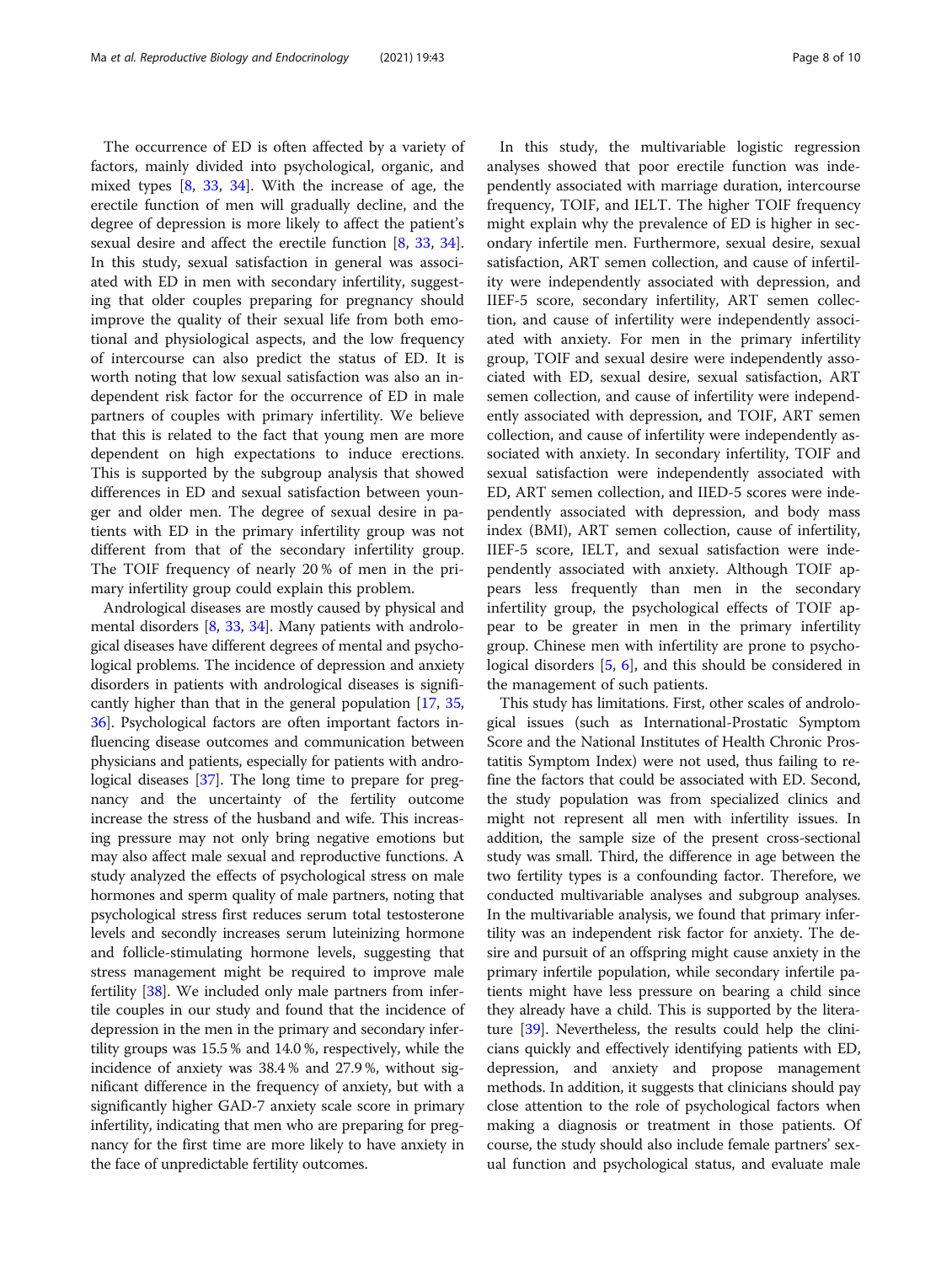<span id="page-8-0"></span>and female factors together, which will be supplemented in our subsequent studies.

# Conclusions

This study provides evidence that although primary vs. secondary infertility was not independently associated with ED, the prevalence of ED in male partners of couples with secondary infertility in China was higher than that of the males in the primary infertility group and that they had decreased sexual quality of life. TOIF occurs more frequently in men with secondary infertility and might be one of the factors for male fertility disorders. Moreover, primary infertility is an independent risk factor for anxiety. The study suggests that when a male partner of a secondary infertile couple seeks medical help, clinicians should pay attention to combining sexual dysfunction and psychological treatment based on reproductive abnormalities.

#### Abbreviations

ED: Erectile dysfunction; IIEF-5: International Index of Erectile Function; PHQ-9: Patient Health Questionnaire-9; GAD-7: 7-item Generalized Anxiety Disorder Scale; TOIF: Timely ovulation intercourse failure; WHO: World Health Organization; ORs: Odds ratios; CIs: Confidence intervals

#### Authors' contributions

JM and WC carried out the studies, participated in collecting data, and drafted the manuscript. YZ and BB performed the statistical analysis and participated in its design. HL and BW participated in the acquisition, analysis, or interpretation of data and drafted the manuscript. All authors read and approved the final manuscript.

#### Funding

This study was financially supported by the National Natural Sciences Foundation of China (#81804092 and 81704086), the Natural Science Foundation of Zhejiang Province, China (#LY19H270012 and GF20H270004), and the Hangzhou Health Science and Technology Plan Project (#2018A38). The funders played no roles in the design of the study and collection, analysis, and interpretation of data and in writing the manuscript.

#### Availability of data and materials

The datasets used and/or analyzed during the current study are available from the corresponding author on reasonable request.

#### Ethics approval and consent to participate

The study was approved by the medical ethics committee of Dongzhimen Hospital of Beijing University of Chinese Medicine. Written informed consent was obtained from each participant.

#### Consent for publication

Not Applicable.

#### Competing interests

The authors declare no conflict of interest.

#### Author details

<sup>1</sup>The Second Clinical Medical College, Zhejiang Chinese Medical University, Hangzhou, China. <sup>2</sup>Department of Andrology, Dongzhimen Hospital, Beijing University of Chinese Medicine, Beijing, China. <sup>3</sup>Key Laboratory of Integrative Chinese and Western Medicine for Prevention and Treatment of Sexual Dysfunction of Zhejiang Province, Hangzhou, China. <sup>4</sup>Department of Reproductive Medicine, Zhejiang Provincial Integrated Chinese and Western Medicine Hospital, Hangzhou, China.

### Received: 5 August 2020 Accepted: 17 February 2021 Published online: 09 March 2021

#### References

- 1. Kamel RM. Management of the infertile couple: an evidence-based protocol. Reprod Biol Endocrinol. 2010;8:21. doi:<https://doi.org/10.1186/1477-7827-8-21>.
- 2. Lindsay TJ, Vitrikas KR. Evaluation and treatment of infertility. Am Fam Physician. 2015;91:308–14. doi.
- 3. Practice Committee of the American Society for Reproductive M. Diagnostic evaluation of the infertile female: a committee opinion. Fertil Steril. 2015; 103:e44-50. <https://doi.org/10.1016/j.fertnstert.2015.03.019>.
- 4. Dohle GR, Colpi GM, Hargreave TB, Papp GK, Jungwirth A, Weidner W, et al. EAU guidelines on male infertility. Eur Urol. 2005;48:703–11. doi:[https://doi.](https://doi.org/10.1016/j.eururo.2005.06.002) [org/10.1016/j.eururo.2005.06.002.](https://doi.org/10.1016/j.eururo.2005.06.002)
- Yang B, Zhang J, Qi Y, Wang P, Jiang R, Li H. Assessment on Occurrences of Depression and Anxiety and Associated Risk Factors in the Infertile Chinese Men. Am J Mens Health. 2017;11:767–74. doi:[https://doi.org/10.1177/1](https://doi.org/10.1177/1557988317695901) [557988317695901.](https://doi.org/10.1177/1557988317695901)
- 6. Yang Y, Song Y, Lu Y, Xu Y, Liu L, Liu X. Associations between erectile dysfunction and psychological disorders (depression and anxiety): A crosssectional study in a Chinese population. Andrologia. 2019;51:e13395. doi: <https://doi.org/10.1111/and.13395>.
- 7. Li XC, Zhang XB, Liao ZC, Tang ZY, Li DJ. Is mild erectile dysfunction associated with severe psychological symptoms in Chinese patients with moderate-to-severe chronic prostatitis/chronic pelvic pain syndrome? Asian J Androl. 2020. doi[:https://doi.org/10.4103/aja.aja\\_71\\_20.](https://doi.org/10.4103/aja.aja_71_20)
- 8. Lotti F, Maggi M. Sexual dysfunction and male infertility. Nat Rev Urol. 2018; 15:287–307. doi[:https://doi.org/10.1038/nrurol.2018.20](https://doi.org/10.1038/nrurol.2018.20).
- 9. Starc A, Trampus M, Pavan Jukic D, Rotim C, Jukic T, Polona Mivsek A. Infertility and Sexual Dysfunctions: A Systematic Literature Review. Acta Clin Croat. 2019;58:508–15. doi[:https://doi.org/10.20471/acc.2019.58.03.15](https://doi.org/10.20471/acc.2019.58.03.15).
- 10. Bayar U, Basaran M, Atasoy N, Kokturk F, Arikan II, Barut A, et al. Sexual dysfunction in infertile couples: evaluation and treatment of infertility. J Pak Med Assoc. 2014;64:138–45. doi.
- 11. Boivin J. A review of psychosocial interventions in infertility. Soc Sci Med. 2003;57:2325–41. doi[:https://doi.org/10.1016/s0277-9536\(03\)00138-2.](https://doi.org/10.1016/s0277-9536(03)00138-2)
- 12. Patel A, Sharma P, Kumar P, Binu VS. Sociocultural Determinants of Infertility Stress in Patients Undergoing Fertility Treatments. J Hum Reprod Sci. 2018; 11:172–9. doi:[https://doi.org/10.4103/jhrs.JHRS\\_134\\_17.](https://doi.org/10.4103/jhrs.JHRS_134_17)
- 13. Chiaffarino F, Baldini MP, Scarduelli C, Bommarito F, Ambrosio S, D'Orsi C, et al. Prevalence and incidence of depressive and anxious symptoms in couples undergoing assisted reproductive treatment in an Italian infertility department. Eur J Obstet Gynecol Reprod Biol. 2011;158:235–41. doi:[https://](https://doi.org/10.1016/j.ejogrb.2011.04.032) [doi.org/10.1016/j.ejogrb.2011.04.032.](https://doi.org/10.1016/j.ejogrb.2011.04.032)
- 14. Volgsten H, Skoog Svanberg A, Ekselius L, Lundkvist O, Sundstrom Poromaa I. Prevalence of psychiatric disorders in infertile women and men undergoing in vitro fertilization treatment. Hum Reprod. 2008;23:2056–63. doi[:https://doi.org/10.1093/humrep/den154.](https://doi.org/10.1093/humrep/den154)
- 15. Drosdzol A, Skrzypulec V. Depression and anxiety among Polish infertile couples–an evaluative prevalence study. J Psychosom Obstet Gynaecol. 2009;30:11–20. doi[:https://doi.org/10.1080/01674820902830276.](https://doi.org/10.1080/01674820902830276)
- 16. Gao J, Zhang X, Su P, Liu J, Shi K, Hao Z, et al. Relationship between sexual dysfunction and psychological burden in men with infertility: a large observational study in China. J Sex Med. 2013;10:1935–42. doi[:https://doi.](https://doi.org/10.1111/jsm.12207) [org/10.1111/jsm.12207](https://doi.org/10.1111/jsm.12207).
- 17. Sugimori H, Yoshida K, Tanaka T, Baba K, Nishida T, Nakazawa R, et al. Relationships between erectile dysfunction, depression, and anxiety in Japanese subjects. J Sex Med. 2005;2:390–6. doi:[https://doi.org/10.1111/j.1](https://doi.org/10.1111/j.1743-6109.2005.20354.x) [743-6109.2005.20354.x](https://doi.org/10.1111/j.1743-6109.2005.20354.x).
- 18. Rajkumar RP, Kumaran AK. Depression and anxiety in men with sexual dysfunction: a retrospective study. Compr Psychiatry. 2015;60:114–8. doi: [https://doi.org/10.1016/j.comppsych.2015.03.001.](https://doi.org/10.1016/j.comppsych.2015.03.001)
- 19. Serefoglu EC, Direk N, Hellstrom WJ. Premature ejaculation and erectile dysfunction prevalence and attitudes in the Asia-pacific region-a comment. J Sex Med. 2012;9:1488-9. doi[:https://doi.org/10.1111/j.1743-6109.2012.02685.x.](https://doi.org/10.1111/j.1743-6109.2012.02685.x)
- 20. Rosen RC, Cappelleri JC, Smith MD, Lipsky J, Pena BM. Development and evaluation of an abridged, 5-item version of the International Index of Erectile Function (IIEF-5) as a diagnostic tool for erectile dysfunction. Int J Impot Res. 1999;11:319–26. doi:<https://doi.org/10.1038/sj.ijir.3900472>.
- 21. Tang Z, Li D, Zhang X, Yi L, Zhu X, Zeng X, et al. Comparison of the simplified International Index of Erectile Function (IIEF-5) in patients of